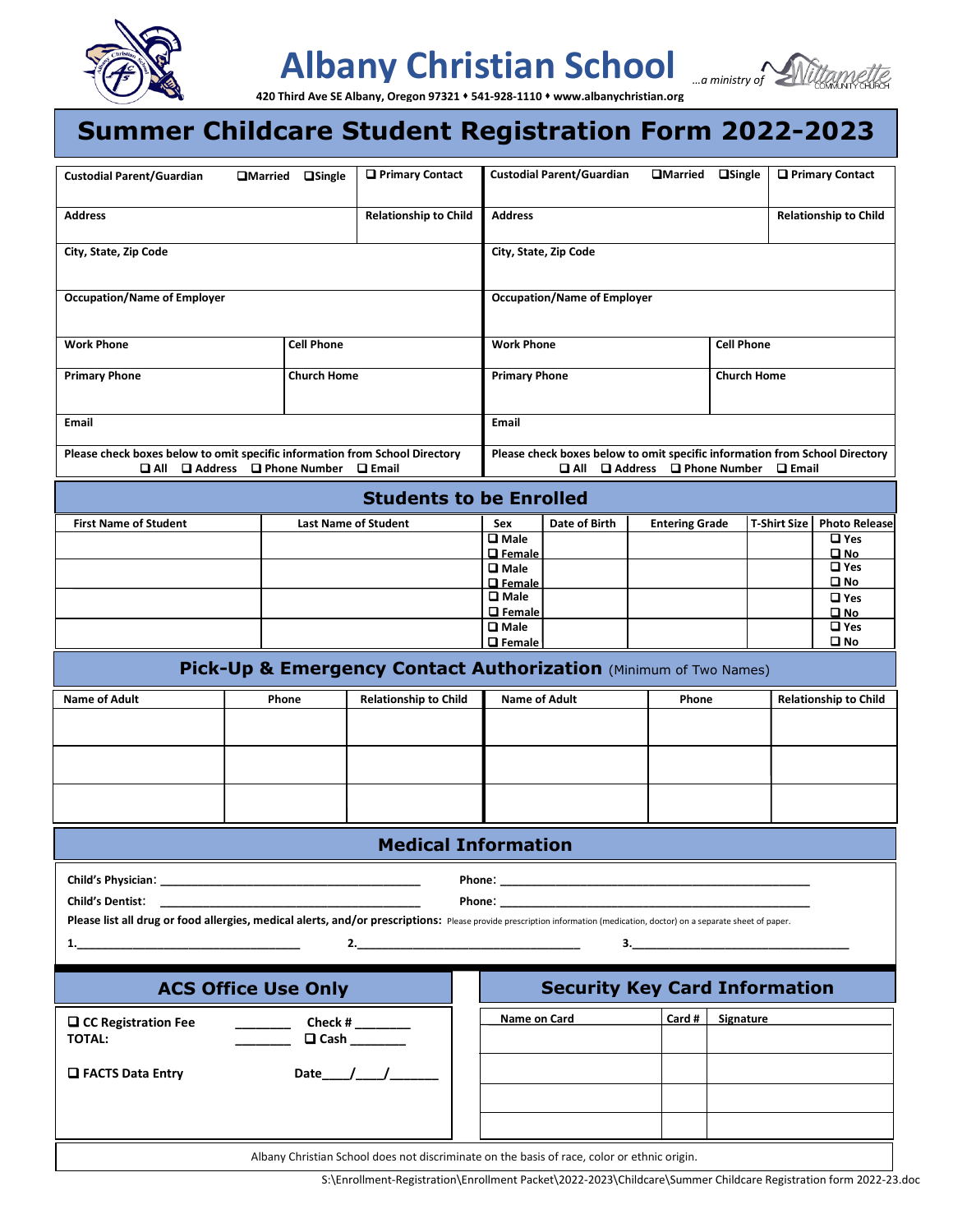

# **Albany Christian School**



**420 Third Ave SE Albany, Oregon 97321** ⬧ **541-928-1110** ⬧ **www.albanychristian.org**

### 321 **\*** 541-928-<br>**CCCCCC**<br>**cccc Parent Agreement**

- **ALBAN POLITICITY**<br>1. I am in agreement with the mission of Albany Christian School, which is to partner with families to educate students with excellence from a biblical perspective.
- 2. I agree that I am a partner with Albany Christian School.
- 3. I agree to support Albany Christian School in the disciplinary process.
- 4. I grant permission for our son/daughter to attend field trips and other off-campus outings during Summer Childcare. (All field trips/outings will be announced in advance.)
- 6. I agree to the following: Complaints or problems are to be directed only to the people involved, in keeping with the principles of Matthew 18:15-20. If the problem persists or questions remain unanswered, you may contact the Albany Christian School Administration.
- 7. I understand that assessments will be made to cover damage to school property (including breakage of windows, abuse of books, etc.) in the event that my child is at fault.
- 8. I understand that I am responsible to pay ALL Fees, (Child Care costs) in a timely manner, and I understand that late fees will be assessed if I do not meet requirements as stated on my billing contract.
- 9. I understand that continued enrollment and re-enrollment at Albany Christian School is dependent on my parental support of the school, its staff, and its policies, and that Albany Christian School reserves the right to accept or deny enrollment of any student.
- 10. In order for ACS to administer prescription and non-prescription medications, the Elementary School or Preschool office must have a Medication Authorization form on file.

I have read, understand, and agree to the Albany Christian School Parent Agreement as also stated in the Parent/Student Handbook which is available at [www.albanychristian.org.](http://www.albanychristian.org/)

| Parent or Guardian | Date |  |  |
|--------------------|------|--|--|
| Parent or Guardian | Date |  |  |

#### **Consent to Medical Care and Treatment of a Minor Child**

I, the natural parent or legal guardian) hereby give permission that my child, the contraction of the given emergency treatment, to include first aid and CPR by a qualified staff member of Albany Christian School. I further authorize and consent to medical, surgical and hospital care, treatment and procedures to be performed by my child's regular physician, or when that physician cannot be reached, by a licensed physician or hospital when deemed immediately necessary or advisable by the physician to safeguard my child's health and I cannot be contacted. In such a case, I waive my right of informed consent to such treatment.

I also give permission for my child to be transported by ambulance or aid care to an emergency center for treatment. I further authorize ACS to take my child to a hospital and I agree that I will pay all physicians and hospital bills, and ACS shall not be responsible for them.

| <b>Signature</b> |  |
|------------------|--|
|                  |  |

Date /